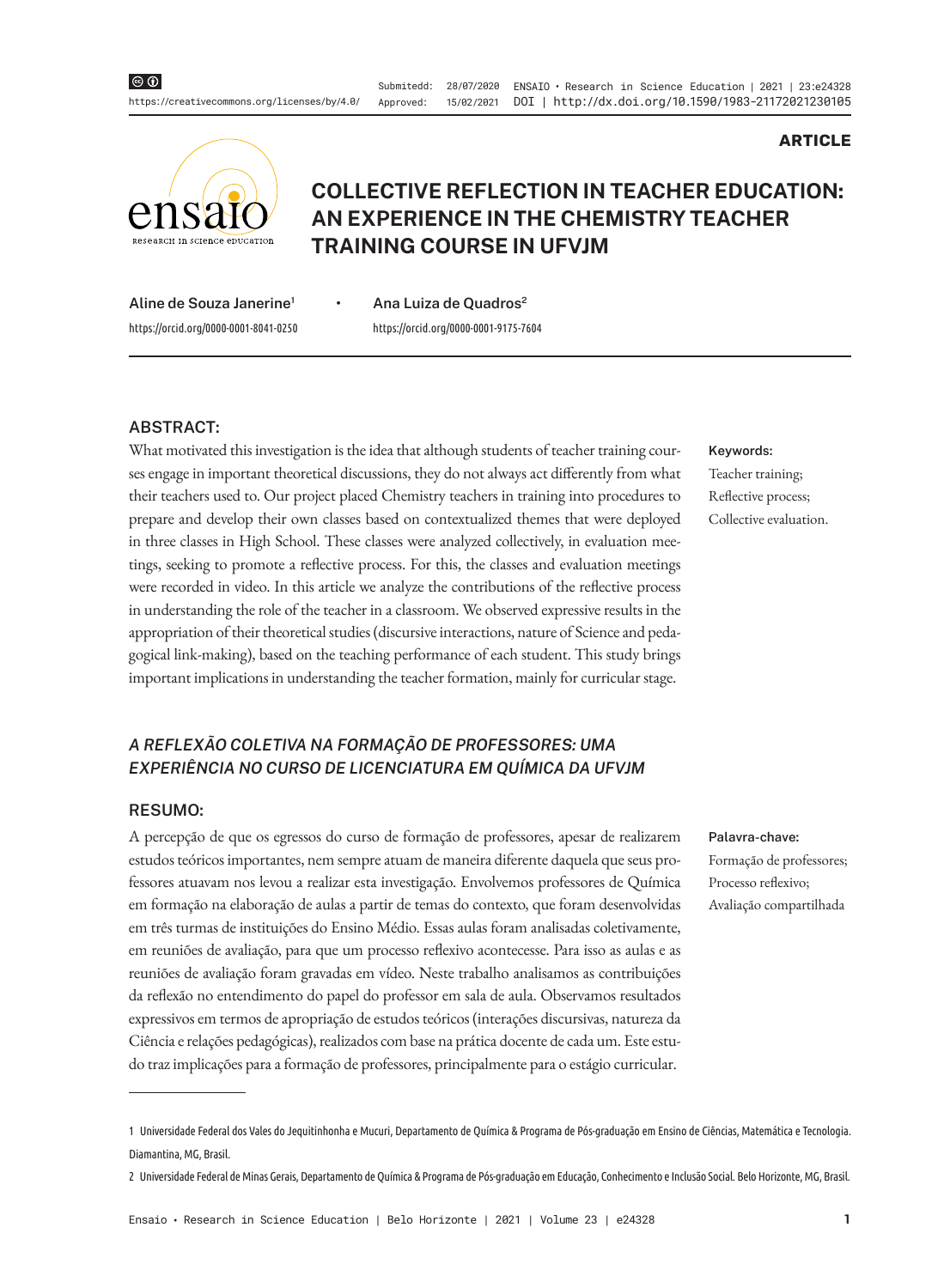## *LA REFLEXIÓN COLECTIVA EN LA FORMACIÓN DE PROFESORES: UNA EXPERIENCIA EN EL CURSO DE QUÍMICA EN UFVJM*

#### **RESUMEN:**

La percepción de que los egresados del curso de formación de profesores, a pesar de que realizan importantes estudios teóricos, generalmente no actúan de manera diferente a lo que hicieron sus maestros nos llevó a realizar esta investigación. Involucramos a los profesores de Química en formación en la preparación de clases desde temas del contexto, las cuales se desarrollaron en tres clases de escuelas de secundaria. Se analizaron esas clases en conjunto, en reuniones de evaluación, con el fin de promover el proceso reflexivo. Para ello, se llevaron a cabo grabaciones en video de las clases y las reuniones de evaluación. En este artículo analizaremos las contribuciones de la reflexión para comprender el rol del profesor en las clases. Los resultados fueron expresivos en cuanto a la apropiación de estudios teóricos (interacciones discursivas, naturaleza de las Ciencias y relaciones pedagógicas), realizados con base en la práctica docente de cada uno. Esta investigación trae implicaciones para la formación de profesores, principalmente para la práctica curricular.

#### **Palabras clave:**

Formación de profesores; Proceso reflexivo; Evaluación colectiva.

## **INTRODUCTION**

The poor integration between scientific and teaching professional knowledge and of such knowledge with the school reality has characterized teacher training in Brazilian undergraduate courses (Schnetzler, 2010). According to the author there is a dichotomy in courses for the formation of Chemistry teachers between specific disciplines in the field of Chemistry and pedagogical ones. While the trainers responsible for specific chemical content disciplines provide little or no attention to the "what, how and why" to teach, teachers of pedagogical disciplines tend to deal with theories that show the complexity of the teaching process, without relating them directly to chemical knowledge.

By offering the undergraduates joint but unrelated disciplines, perhaps we are transferring them a simplistic view of teaching. As these are two different types of pedagogical discourse – of Chemistry and of Pedagogy – it is likely that the licentiate bachelors, when taking up teaching, will choose what seems personally most convenient. For the association between these two discourses to happen during the initial training, whose curriculum is fragmented into disciplines, it is necessary to think of strategies that minimize such fragmentation.

Quadros and Mortimer (2018) resume this discussion stating that the Chemistry teacher training courses, despite working with contemporary teaching trends, "have not always managed to have their graduates acting differently from what their teachers used to do" (p. 36). To strengthen this training numerous proposals have emerged in the specialized community. Several authors (such as Alarcão, 2011; Echeverría; Benite; Soares, 2010; Pérez Gómez, 1997; Nóvoa, 1995, 2009; Schön, 1995, 2000; Zeichner, 1997, 2003) have defended teacher training as a practical professional and reflective. In this work we focus on the practical and reflective professional in a collective environment because it seems to us consistent with what we propose as a training process. In this work, we aimed at analyzing possible contributions of the reflective processes for the improvement of the teaching practice of Chemistry students.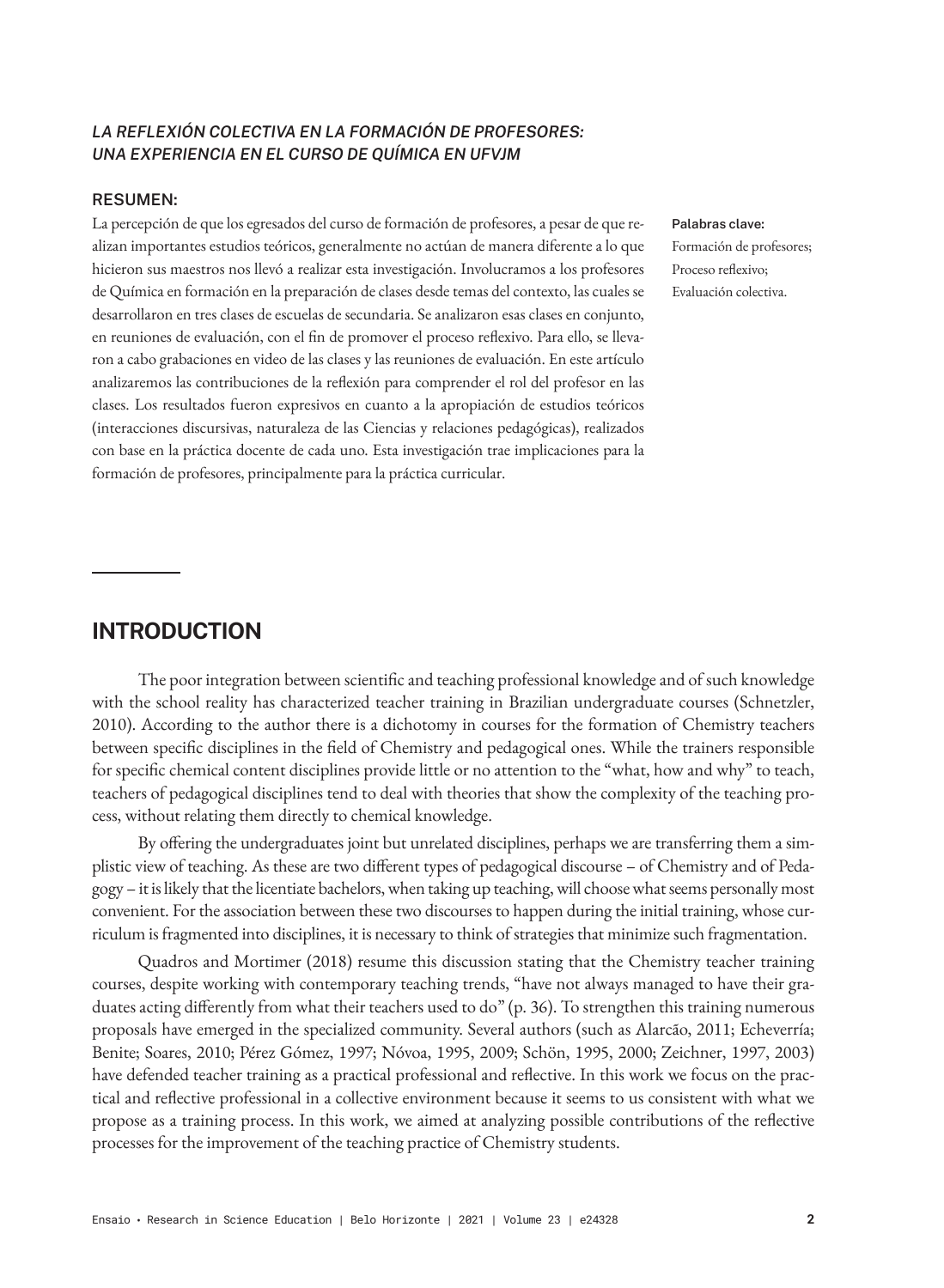# **THEORETICAL FRAMEWORK**

Among the existing paths available in the literature as possibilities to improve teacher training, we considered some points on the proposals presented by António Nóvoa and Donald Schön. Nóvoa (2009; 2014) argues it is necessary to build a more comprehensive conception of teacher training, in which the daily life of the teaching profession is an essential part. To this end, the author advocates teacher training to be built within the profession, closer to school reality and problems experienced by teachers. Regarding teacher training, he warns that there is an excess of speeches and a great lack of practices. According to the author the speeches are coherent, but have not been able to do what is necessary. Given this reflection, Nóvoa defends three measures that are far from exhausting the possible answers, but can help overcome many dilemmas: a) getting teacher training into the profession; b) promoting new ways of organizing the profession; c) reinforcing the personal dimension and the public presence of teachers.

Regarding the first measure, which especially interest us, Nóvoa (2014) defends the need for teachers in service to have a predominant place in the training of their colleagues and emphatically claims there will be no change if the training teacher team and the community of teachers in service do not become permeable and embedded. Nóvoa advocates teacher training in which shared reflection is not just a simple expression, but an in-depth study of real-school life cases, especially related to school failure. He stresses that there must be collective analyzes of adopted pedagogical practices and mainly there be a genuine desire for change. We agree with Nóvoa's (2014) argument that teacher training institutions often ignore or know little about the reality of schools. In the face of this "it is essential to reinforce teacher training frameworks and practices based on investigations that have as problems the teaching action and school work" (Nóvoa, 2014, p. 19). According to the author, there is no point in writing texts and texts showing the praxis and reflective teachers as teaching knowledge references if we do not assign greater presence of the profession in the teachers' training. According to Nóvoa it is about affirming that our theoretical proposals only make sense if they are built within the profession, considering the need of teachers to be active in their classrooms, thereby reflecting on themselves and their own work (2014, p. 20).

Regarding the second measure, Nóvoa (2014) mentions Pat Hutchings and Mary Taylor Huber (2008) referring to the importance of strengthening communities of practice, which are conceptual spaces built by groups of educators to discuss issues related to teaching and learning. In addition, they must develop common perspectives for the challenges of both their personal and professional training as well as of students. Regarding communities of practice, Nóvoa (2014) warns that they are able to reinforce a feeling of belonging related to professional identity. Such feeling is "essential for teachers to fully understand the change processes and transform them into concrete intervention practices" (Nóvoa, 2014, p. 21). According to the author, it is the collective reflection established within the communities of practice that gives meaning to the professional development of teachers. However, clarifies that if there are no changes in public policies towards teachers as well as in schools conditions, none of this will be achieved. Communities of practice and their reflections will be useless if there is no school organization to facilitate them. According him, it is useless to propose training based on the partnership between schools and universities if regulations make this approximation difficult.

And finally, the third measure concerns the reinforcement of the personal dimension and the public presence of teachers, evidencing the construction of personal/self-knowledge within professional knowledge. For Nóvoa (2014), this knowledge is important to understand the specificity of the teaching profession and for teachers to build lifelong learning paths. The author evidences that the continuous training of teachers started as a right, became a necessity and is now seen as an obligation. Nóvoa (2014) highlights the fact that many of these continuing education programs have been useless for teachers. According to the author it is necessary to refuse this consumerism of courses that characterize the "training market", always fueled by the feeling of outdated teachers. The solution offered by the author is the "investment in the construction of networks that support trai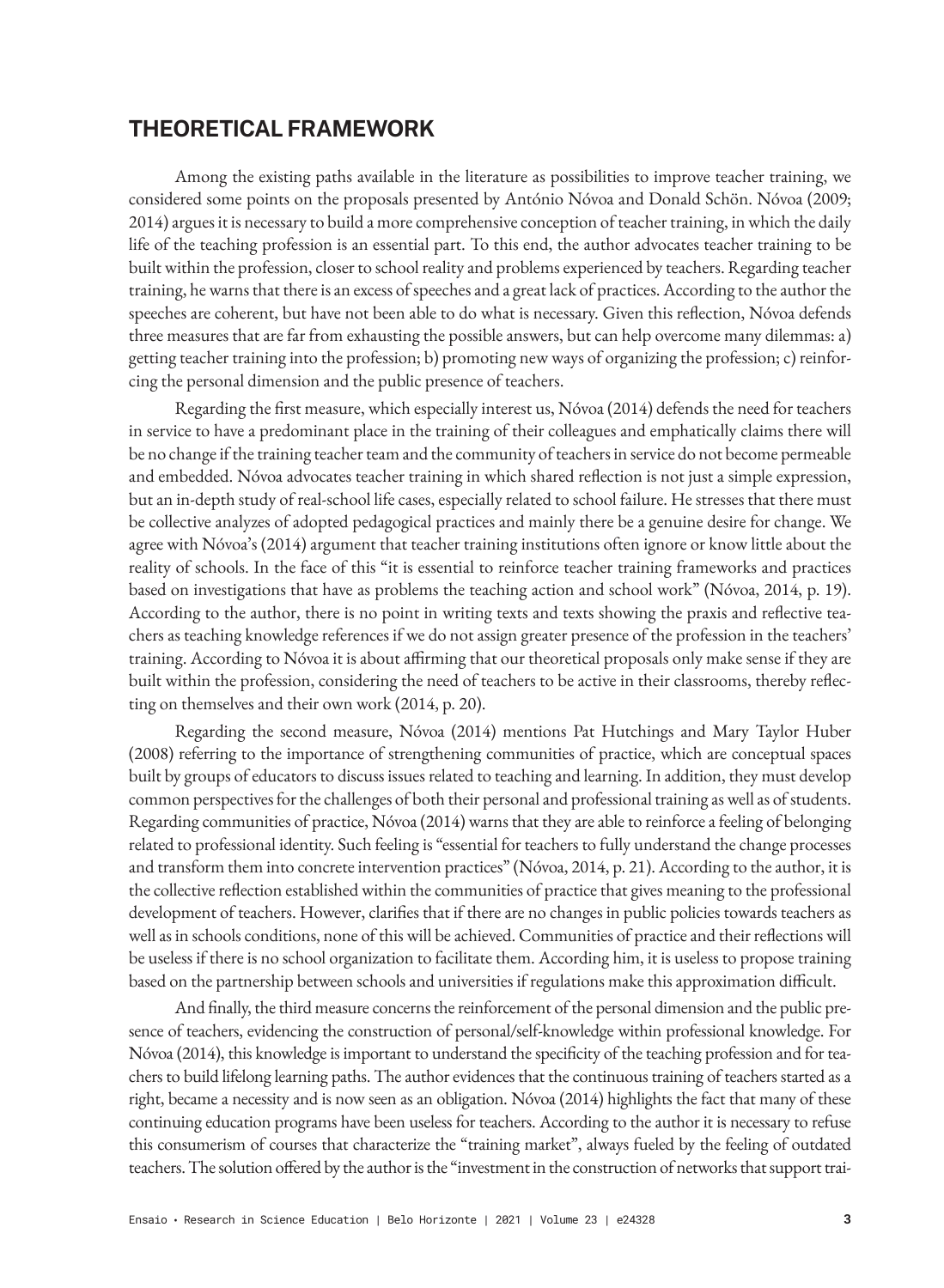ning practices based on sharing and professional dialogue" (2014, p. 23). Another aspect highlighted is the need for training places (universities and schools) to reinforce the public presence of teachers. The author explains that much is said about schools and teachers, but who do that are journalists, politicians, columnists, etc. As teachers do not speak, they reinforce a type of silence of a profession that has lost visibility in the public space.

Donald Schön seems to have inspired "a whole generation of Brazilian researchers to propose a new model of professional training based on reflection about practice also to teachers" (Fontana; Fávero, 2013, p. 3). The publication of the book Educating the Reflective Practitioner in 1987 allowed Schön to expanded the concept of reflection in action, developed previously in 1983. Using training in some higher education courses as a starting point for his studies and under the strong influence of John's work Dewey (1959), Schön brought to the discussion the then current situation and the perspectives of professional education, which contributed a lot to give visibility to the theories about the epistemology of practice. Schön's studies (2000) centered on reflective practice and aimed at the formation of a reflective professional, deal with three distinct types of reflection: knowing in action, reflection in action and reflection on reflection in action. As we deal with teacher training, we synthesize these types of reflections thinking also about the professional teacher.

Schön (2000) used the expression **knowing in action** to refer to types of knowledge that we reveal in our intelligent actions, such as walking or cycling. Schön explains that in these two examples the act of knowing is in the action and we reveal it through our skilled and spontaneous performance. He also clarifies that the fact that we are not able to make them verbally explicit is a characteristic of us. As Feitosa and Dias defend, in the case of the teaching profession (2017), knowing in action corresponds to a set of internalized knowledge acquired through experience and intellectual activity. The authors explain that such knowledge is mobilized by teachers in concrete work situations in their daily actions in an unconscious and mechanical way. Knowledge in action refers to "the teacher's observations and reflections in relation to the way he/she moves in his/her practice" (Feitosa; Dias, 2017, p. 17). By becoming aware of the actions he/she develops in the classroom, the teacher can be led to change hisher practice, looking for other ways to produce learning. If he/she looks critically at what happened in his/her class, he/she will possibly come up with new strategies, especially if that view is anchored in teaching and learning theories.

**Reflection in action** takes place, as the name suggests, during the action. Therefore, it deals with a knowledge that is already present and that gave rise to the actions taken. Schön (2000) explains that we can reflect on the action by thinking retrospectively about the act performed, with the aim of discovering how the act of knowing in the action may have contributed to an unexpected result. In this regard, the author points out that we can carry out this reflection in two different moments: after the fact, in an atmosphere of tranquility, or in the middle of the action, without interrupting it. Regarding the second moment, Schön argues that it occurs "in a period of time that varies with the context, during which we can still interfere in the developing situation, [in which] our thinking serves to give a new shape to what we are doing while we still do it" (2000, p. 32). Cases like this characterize the process of reflection in action, which can be described as reflecting during an ongoing task. Reflection in action allows us to think critically about what may have caused an unexpected situation and, in this reflection, think about action strategies and understanding phenomena to be able to deal with these situations at the moment they are occurring. Therefore, reflection in action has a critical function that allows questioning the assumptions of the acts of knowing during the action. Reflection in action is a process that we do without saying what we are doing (SCHÖN, 2000, p. 35). Feitosa and Dias (2017) comment that through this reflection the teacher builds new knowledge, "becoming a flexible and accessible professional to the challenges imposed by the complexity of the interaction with the practice, creating strategies to enhance reflection in action" (p. 17). However, the dynamism of teaching activity makes reflection in action difficult to describe. In a chapter published in the book "Teachers and their training", Schön (1995) reports an example of how a reflective teacher can develop the process of reflection in action: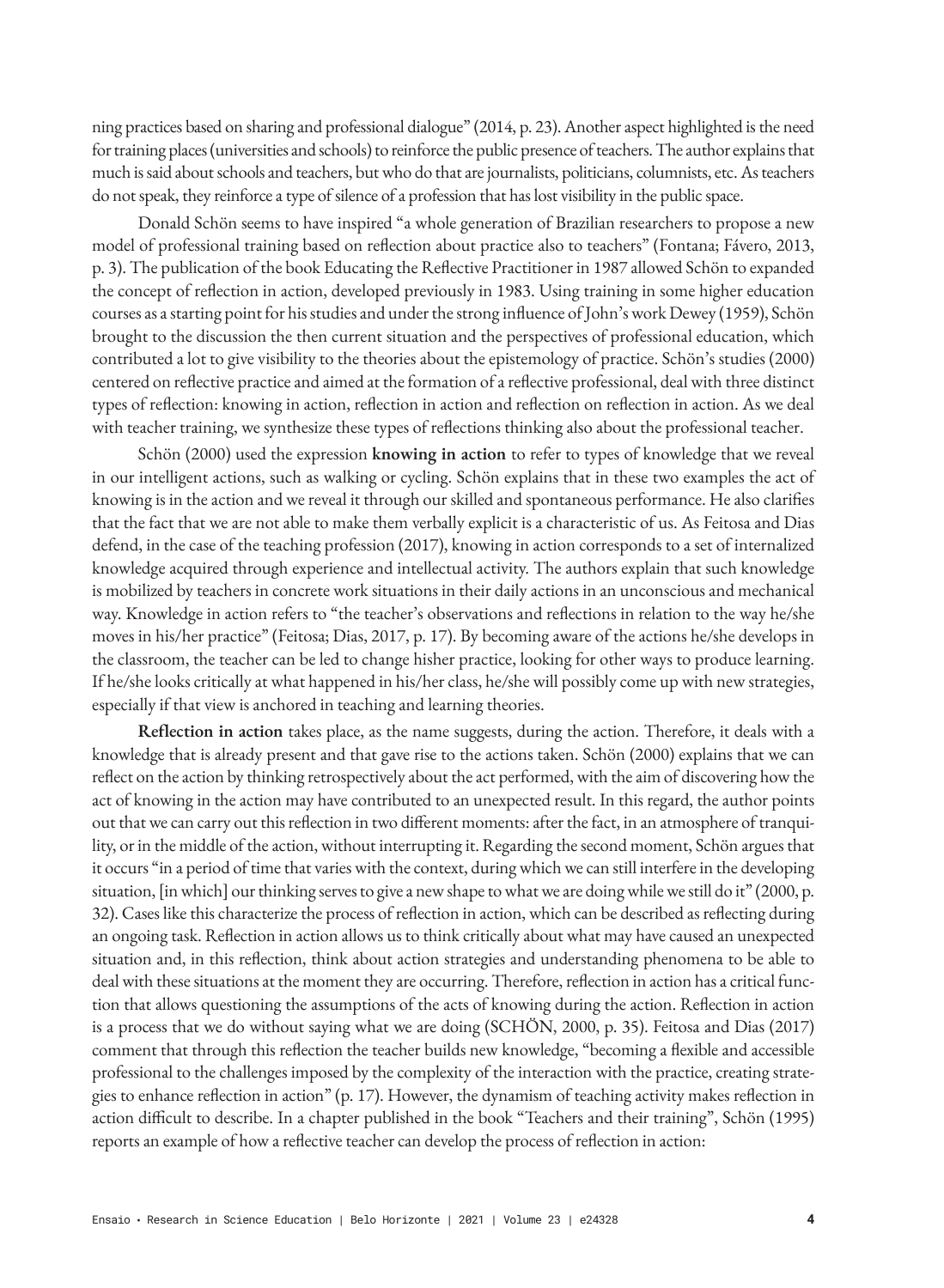First there is a moment of surprise: a reflective teacher allows him/herself to get surprised by what the student did. Secondly, he/she reflects about it, i.e., thinks about the student's action and simultaneously tries to understand the reason why he/she was surprised. Thirdly, he/she reformulates the problem raised by the situation [...]. And finally, he/she performs an experiment to test his/her new hypothesis. For example, he/she asks a new question or establishes a new task to test the hypothesis formulated on the student's way of thinking. This process of reflection in action does not require words (Schön, 1995, p. 83).

In turn, the **reflection on reflection in action** considers a reflective process already on and occurs after the teacher's reflective action. According to Schön (1995), the teacher may think about what happened after class, what was observed and the adopted practice. In this case, the teacher mentally reconstructs the action in order to analyze it, realizing what happened before and after the action and how the "problems" that arose were solved (Feitosa; Dias, 2017). Reflection on reflection in action is "an action, an observation and a description that requires the use of words" (Schön, 1995, p. 17). We agree with Feitosa and Dias (2017) when they state that, by developing this type of reflection, teachers can develop new ways of acting, thinking and solving problems, as it is possible to become aware of errors and try to act differently.

Pimenta (2005) states that after the publication of the book Educating the Reflective Practitioner, research on reflective practice proliferated, both in initial and continuing teacher education programs. Nevertheless, there have been criticisms to Schön's reflective teacher concept, as some authors pointed it out as an empty term in the field of teacher education, having been appropriated in a generalized and decontextualized way, and thus became a fad (Shigunov Neto; Fortunato, 2017). Accordingly, Pimenta (2005) states that the concept has been confused with an adjective and does not stand as a theory for understanding teaching work. She says that these criticisms focused on the following aspects: (a) Schön considered the reflexive activity as a process in itself, isolated from the process as a whole, which certainly creates a serious problem, as this isolated situation precludes a real diagnosis of the context in which the situation occurred; and (b) the reflective teacher proposal would be centered only on the activity itself, without taking into consideration the contextual dimension that surrounds the teaching activity.

Although we consider these criticisms, we emphasize that, in contrast to the technical rationality in teacher training, it is certain that being a teacher will always depend on the context. What a teacher does in one classroom may not be adequate for another, and a solution to a problem in one school may not be the same in another, although the nature of the problem is the same. Therefore, teaching is very unpredictable, relational, and human. Thus, solutions need to be thought out for the situation in which they occur and the reflective process has a lot to contribute to this.

We appropriated some characteristics of teacher training advocated by Nóvoa (2009; 2014). We start from the hypothesis that practice as a curricular component (PCC) and curricular internships, as they are conducted in Brazilian teacher training courses, could serve as a locus for the teacher to start reflecting on his/her own practice in the light of contemporary teaching and learning trends. In this work future teachers participated in didactic experiences to promote reflection and self-reflection about what was experienced. Thus, we involved our teachers in training in the act of knowing in action, so that they could reflect on the action retrospectively in relation to the act performed. As a result, we expected that they would be more reflective, both in planning and conducting their following actions. To this end, we also considered the principle of reflective learning proposed by Schön (2000), who advocates the training of professionals who know how to reflect on their own practice, expecting that such reflection would become an instrument to develop thought and action. In most cases the reflection was based upon theories of teaching and learning. Thus, in this work, the theoretical studies developed by Nóvoa (2009; 2014) are complemented by the studies of Schön (1987; 1995; 2000) as the training takes place in practice, using the reflective process.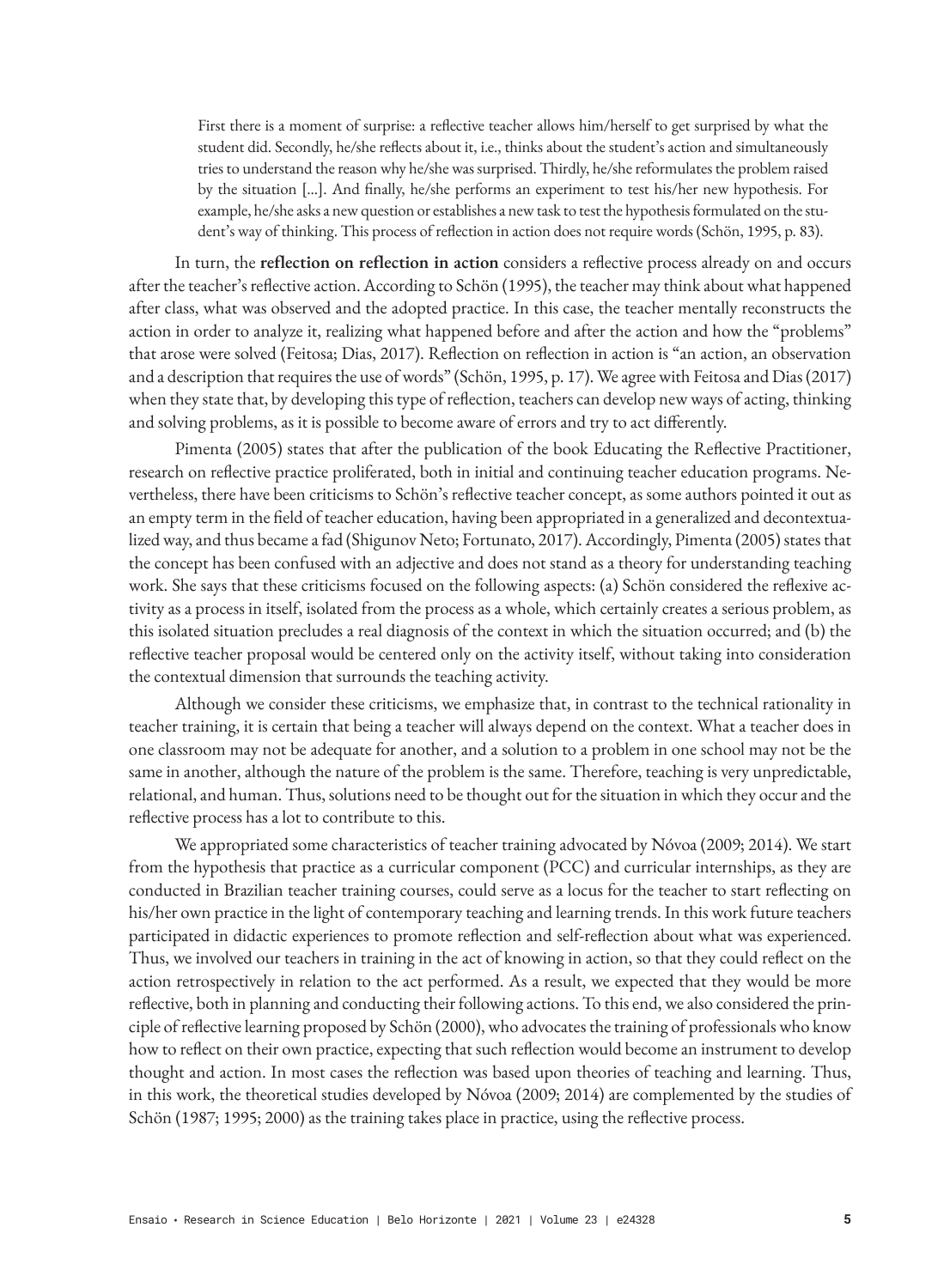# **METHOD**

Lüdke and André (2013) affirm that the interest of Education researchers in using qualitative methodologies is increasingly evident. According to Minayo (1994), this type of research explores the meanings, aspirations, beliefs, values and attitudes, in short, the "relationships, processes and phenomena that cannot be reduced to operationalization of variables" (p. 22).

Bogdan and Biklen (1994, p. 47) highlight five characteristics of qualitative research: I. The data source is the natural environment, in which the researcher introduces himself and spends a great deal of time in schools, families and other places with the objective to elucidate educational issues; II. The investigation is descriptive, i.e., the data collected is in the form of words or images and not just numbers; III. The focus is the process, in which the interest in negotiation of meanings is greater than in the results and the product; IV. The data are analyzed inductively; V. Meaning plays an important role and researchers are interested in understanding how these meanings are constructed and gain sense. The authors remind us that not all qualitative investigations bring all these characteristics, i.e., some are devoid of one or more characteristics.

This qualitative study, which presents some case study characteristics, was concocted at the Federal University of the Vale do Jequitinhonha and Mucuri (UFVJM), located in municipality of Diamantina, in the northern region of the state of Minas Gerais. It involved a group of teachers in training of the licentiate course in Chemistry and three High School institutions. We contacted all High Schools of Diamantina and three of them were available to conduct this activity. We combined the shifts in which the activities would take place throughout the semester and left the selection of the participating classrooms and students to each school. Then we presented the proposal to a group of undergraduates who were granted with scientific initiation scholarships. Among various interested students, only seven were available to participate in this investigation.

The investigated group was composed of young people whose age varied between 20 and 25 years old and was taking the Chemistry course at UFVJM. One of whom was in the 2nd semester (Sara), one in the 3rd (Cristina), two in the 4th (Roberta and Sandra) , two on the 6th (Amélia and Paulo) and one on the 10th (Lúcia). Therefore, we had students at the beginning of the course, who did not have any experience as a teacher and a single student who had already taken curricular internship subjects, this being her experience as a teacher. One student had formal activity in the labor market, which was unrelated to teaching, but this did not impair his participation. We note that the curriculum of the Chemistry course is organized in eight semesters, but it is not common for students to fulfill all credits in the stipulated period. We organized this investigation in three stages, as follows.

#### **a) Workshop involving teaching based on contextual themes**

We addressed three thematic didactic sequences were addressed (Quadros, 2016; Quadros; Silva, 2016; Quadros, Silva; Silva, 2016) and a fourth sequence involving the content of chemical bonds. These sequences were developed in a workshop, by one of the authors of the proposal and involved eight teachers in training. The workshop was videorecorded so that they could access the tips and suggestions given by the author of the material to prepare their classes.

### **b) Course planning and development**

From the workshop, the eight undergraduate students began planning a course to be taught to three classes of high school students, with each partner school participating with a class. This course was organized in four shifts, which would take place every two weeks, with four to five hours each, totaling a minimum of 16 classes of 50 min duration each. In each of these shifts, a sub-theme would be used to introduce some chemical concepts. Figure 1 shows the sub-themes and the main concepts that were part of this planning.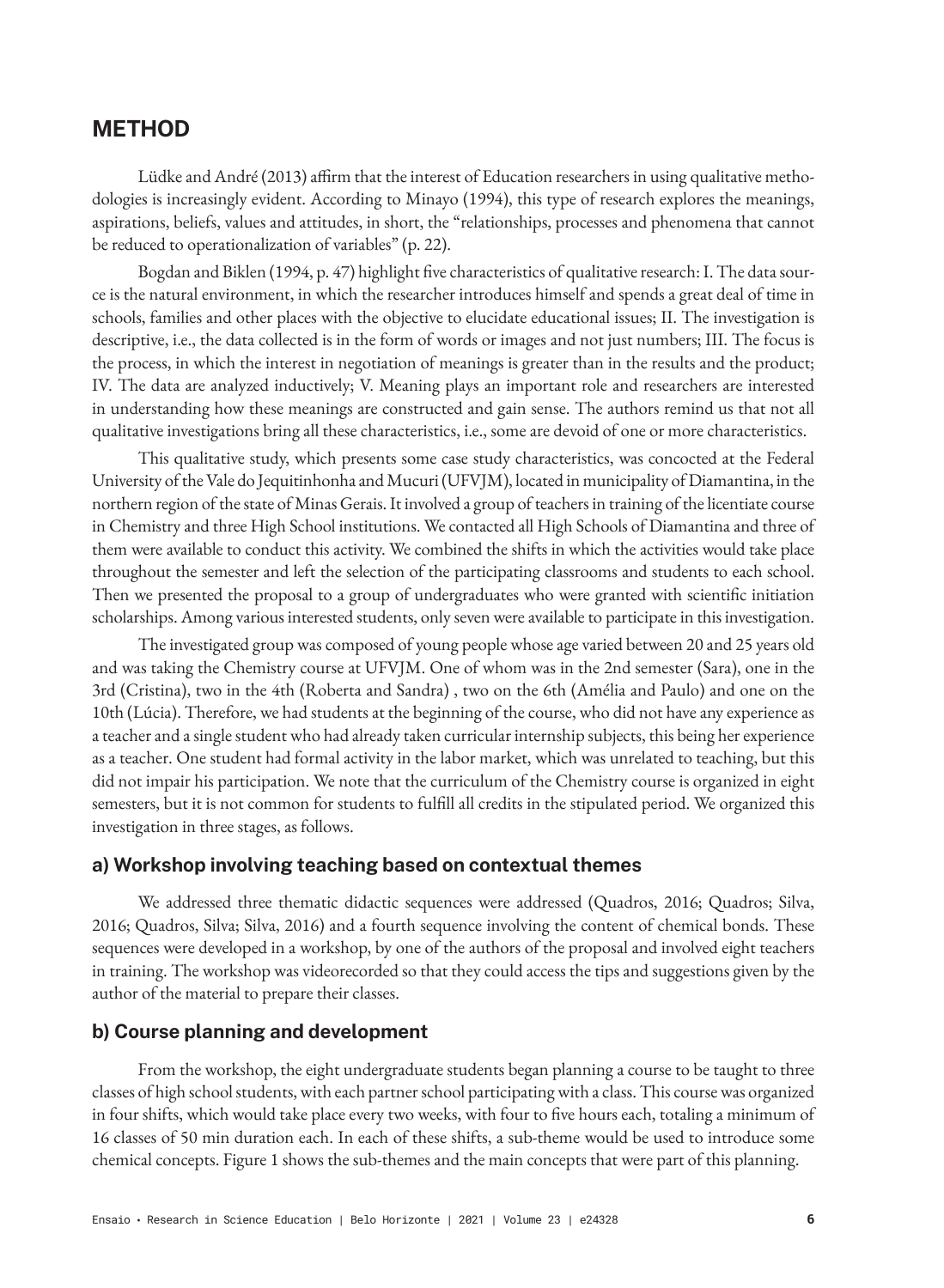

**Figure 1.** Main concepts presented in the course **Source:** authors

In addition to the organization of the theme and the sub-themes to be developed, the teachers in training studied with the teaching advisors of some contemporary teaching and learning trends that should guide the classes. The classes took place in the opposite shift from the formal students' classes. The groups of students were organized by the teachers of each High School, some of them with students from different grades, as a way of reinforcing learning. Each group, which had an average of 30 students, received the material "Collection of Study Themes in Chemistry (student version)". Considering that each sub-theme was developed in a sequence of 4 to 5 class hours, in a single shift, each team was formed by three teachers in training, who divided the planning into parts, each being responsible for one of these parts. The classes were videorecorded to facilitate the analysis.

## **c) Shared and reflective class evaluation meetings**

As the course classes for High School students took place every two weeks, the team – a teaching advisor the teachers in training – met during the interval week for the evaluation of the class that took place the previous week. Before each meeting, the teaching advisors analyzed the videos of the classes and selected fragments that were presented and analyzed together during the meetings. This was to promote reflection on the action of each teacher in training while in classroom and to confront this practice with some contemporary teaching and learning trends.

These meetings were also recorded on video and used as a parameter so that the teaching advisors could analyze the practice of teachers in training during the following classes. In some cases, even though classes explored different sub-themes, it was possible to identify changes in practices arising from the reflective process. In this work, we explored two categories that involved theoretical studies carried out during the workshop and the planning of classes (discursive interactions and nature of Science) and two other categories that emerged from the classes developed by the teachers in training (pedagogical relationships and conceptual difficulties).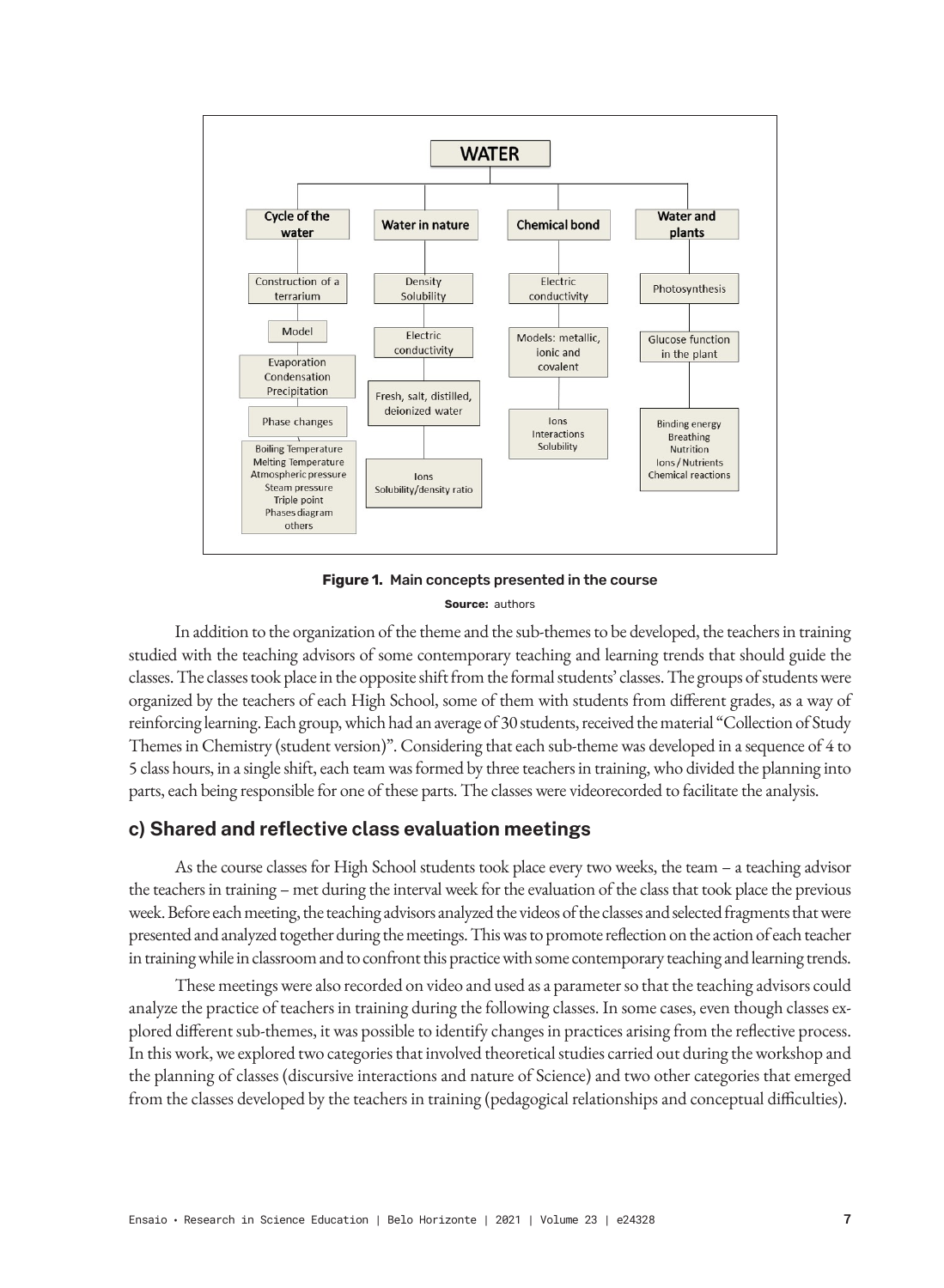# **RESULTS AND DISCUSSION**

In this work we analyzed: (a) the way teachers in training appropriated the discursive interactions when they assumed teaching and were involved in a reflective process about their own practice; (b) the understanding that they had and the one they built in relation to science; (c) how they dealt with pedagogical relationships; and (d) some conceptual difficulties they presented when developing classes. We now pass to the understanding we had regarding these factors/characteristics.

## **a) Discursive interactions in the classroom**

During the planning period of the classes, the teachers in training conducted studies on discursive interactions, based on the proposal of Mortimer and Scott (2002; 2003). According to these authors, the development of meanings from the content developed in class also depends on the discourse, for which they point out two dimensions. First, considering verbal interaction, the class can be more interactive (active participation of students) or less interactive (the speech is centered on the teacher). Second, the discourse can be dialogic (when different ideas are considered) or authoritative (when only the scientific idea is considered).

From this study, teachers in training were instructed to encourage and promote the active participation of students, using questions. Therefore, many questions took part of the class planning. After the first set of classes (Water cycle), these questions were analyzed and we observed that the students' answers were not always considered. The teaching advisor selected fragments of Paulo's class in which this was observed, presented them to teachers in training at the shared and reflective evaluation meeting. An excerpt from the dialogue after they watched the video follows.

**Teaching advisor:** *What is Paulo doing here?*

**Sara:** *He's answering his own questions!*

**Paulo:** *I wanted just to do that, for I was going to come back to these qustions later on. I planned, it was on purpose.*

**Teaching advisor:** *Did you notice that when you asked, the student in the corner started answering? Did you notice that?*

**Paulo:** *Yes...* ((answering half-heartedly)).

*The teaching advisor showed the video again.*

**Roberta:** *The student answered at that point.*

**Paulo:** *Sure! That's exactly what happened.*

(Excerpt of the reflective and shared evaluation meeting of Module I)

From this discussion, the teaching advisor took up Mortimer and Scott's (2003) proposal, emphasizing the difference between a more interactive class, and a less one; and between an authoritative discourse and a dialogical one. In the following classes, we noticed that not only Paulo, but also the other teachers in training started to deal better with the students' answers. An excerpt from Sara's class follows.

**Sara:** *Is nature made up only of substances?* (waiting for answers). **Sara:** *What else do you think it's made of?* ((no answers)). *This group is very quiet. Aren't you going to answer? [....]* **Sara:** *If I have one substance and put it together with another, what do I get?* **Student 1:** *A mixture.* **Sara:** *Speak louder please!*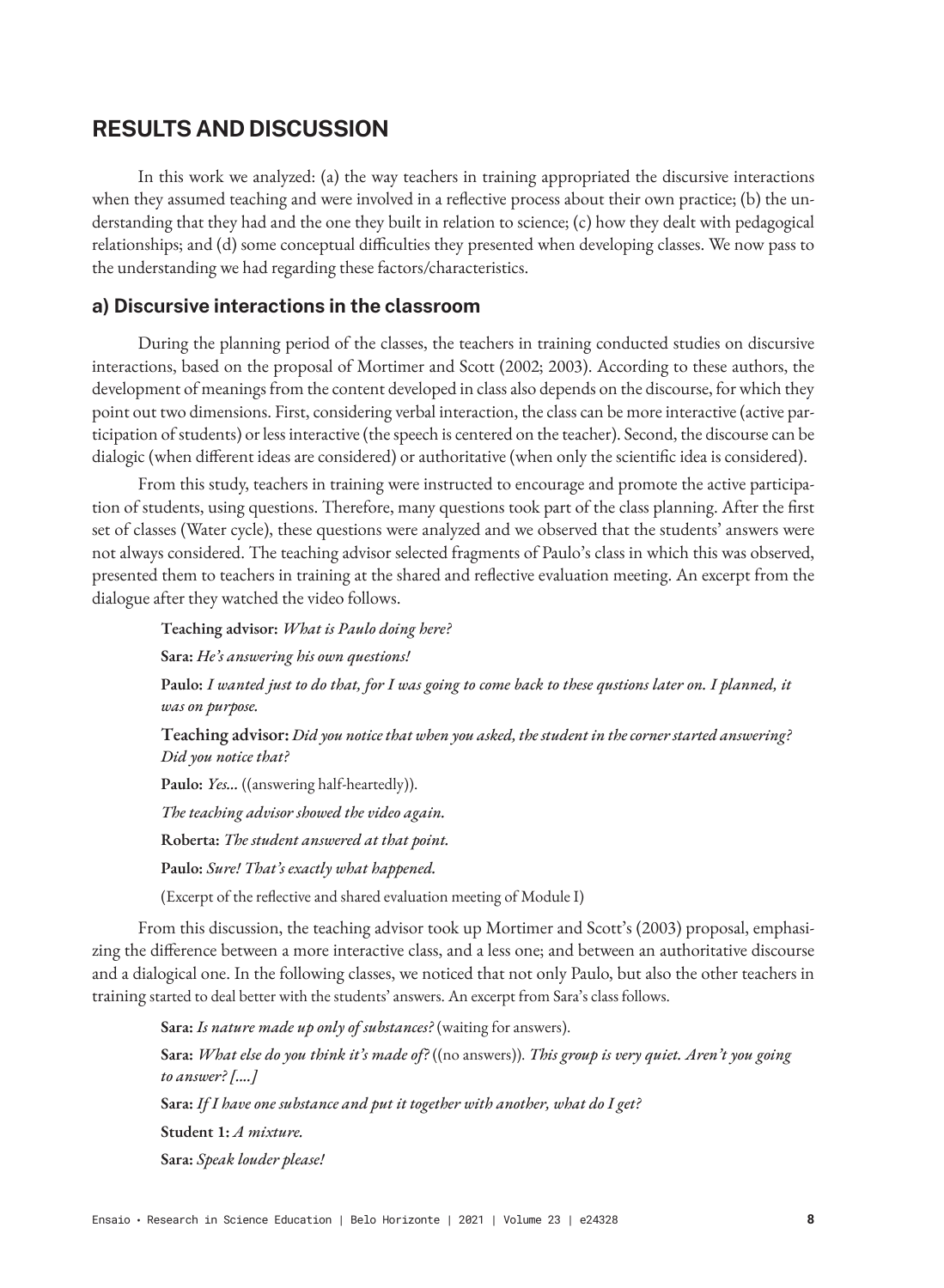Student 1: *A mixture.* ((Students applaud)). **Sara:** *So, what is a mixture?* **Student 2:** *When you have more than two substances.* **Sara:** *Do you all agree?* (Excerpt from class of Module II – School A).

We could see that Sara, in the next set of classes, encouraged student participation. She redid her own questions, waited for the answers and, upon hearing the word "mixture", did not evaluate the answer, choosing to check the students' understanding of that concept. This is an example of change in the practice of teachers in training, probably due to an awareness of their own practice. We believe that the reflective process (NÓVOA, 2014) that took place in the collective environment was important for this change to occur. The teachers in training reflected on the own practice (SCHÖN, 1995), compared it with theoretical studies and were able to notice other possibilities for teaching action.

During the last collective meeting held by the group, Paulo asked for the floor and made a comment in relation to asking students questions, giving them time / space for them to respond. He said: "I planned questions to ask students and then I needed to understand that they needed time to answer. But I never imagined that they would ask us so many questions". This comment received the support of other teachers in training, which may be an indication that they realized that students have doubts in relation to what is treated in the classroom and that the dialogical discourse (Mortimer; Scott, 2003) can favor the identification of these doubts and the reorganization of the class, so that they can be resolved.

## **b) Aspects related to the nature of science**

Many researchers (Cachapuz *et al*., 2005; Gil-Pérez *et al*., 2001; Mansour, 2009; Silva; Machado; Tunes, 2010) have pointed out the unpreparedness of science teachers in dealing with the nature of scientific knowledge. We believe that a more adequate understanding of science is an important condition for teachers and for society in general. Thus, perceiving and reflecting on their beliefs regarding science proved to be feasible for teachers in training to evolve in their conceptions.

When we analyzed the classes, we noticed that in some moments the teachers in training had mistaken beliefs regarding to science. Lúcia, for example, when developing the classes of Module II, dealt with different materials and stated that if those materials were observed with the aid of a microscope it would be possible to see the difference among the atoms present in them. We prepared a slide transcribing this and other speeches, without identifying the authors, to be worked on at the second meeting. The teaching advisor who conducted the meeting took up some basic concepts involving the nature of science and emphasized the impossibility of doing what the teachers in training had suggested in class, and how much they could be causing High School students to have a wrong idea of Chemistry.

She also highlighted the chemical science as a way of explaining the physical world and returned to the photosynthesis equation, already explored in the workshop, as an example of mistaken scientific explanation, which needed to be reviewed by science from more advanced studies. During the second meeting the teaches in training only followed the explanations of the teaching advisor and apparently agreed, as they did not comment on the statements highlighted on the slide.

In classes involving the Chemical Bonds content, which had been planned so that the bonds were taught as an explanation for the property of electrical conductivity, we sought to observe the performance of the teachers in training when developing them. Right at the beginning of class, at School A, Roberta carried out the electrical conductivity experiment and, in all of her statements, emphasized the word "model" when dealing with the types of chemical bonds. The two fragments transcribed below give an idea of Roberta's statements, considering that she participated in classes at two schools (A and C):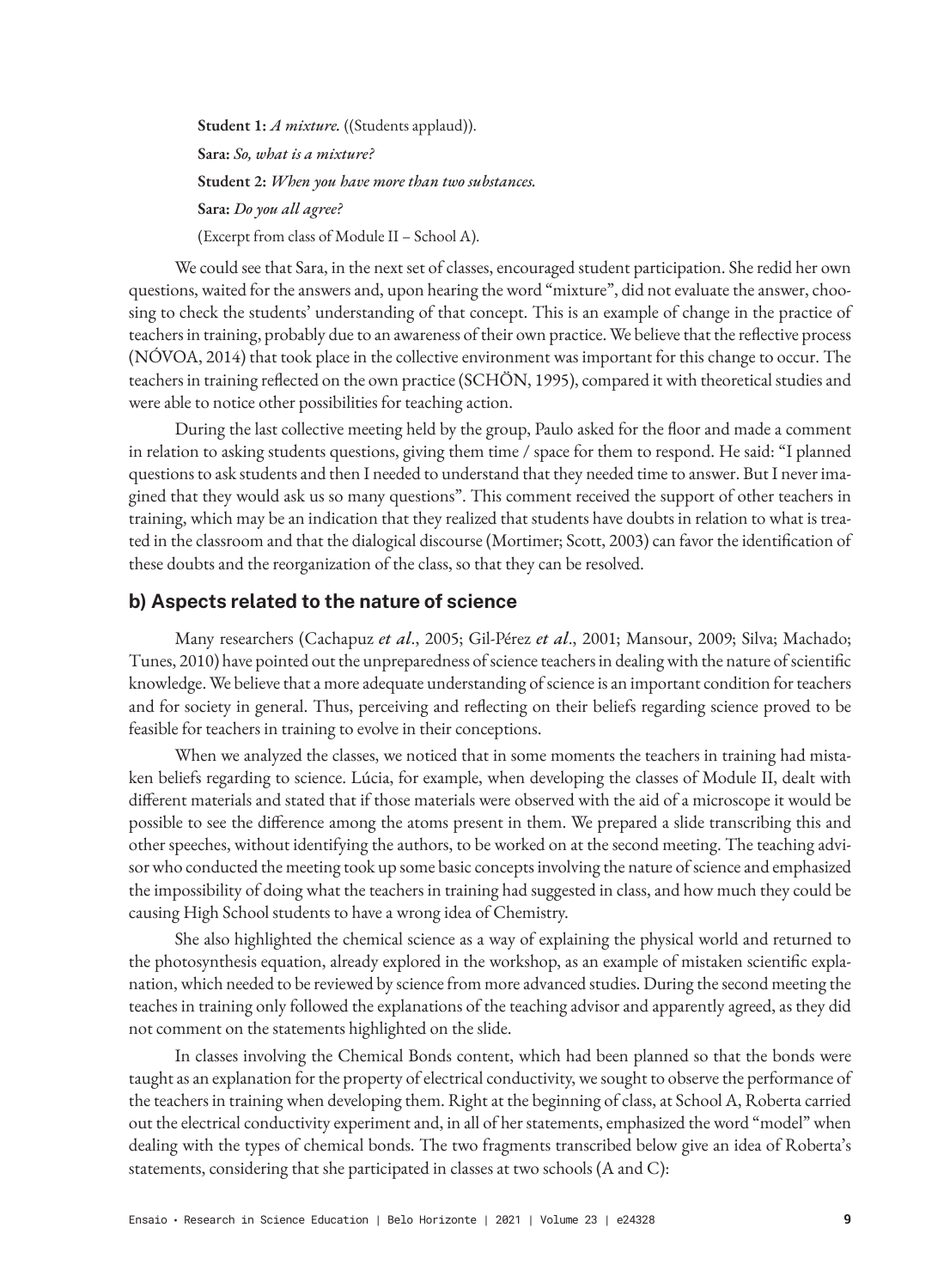**Roberta:** *There are several models for the chemical bond. The ionic, metallic, and what else*

**Student:** *Covalent.*

**Roberta:** *That's right, covalent.*

[...]

**Roberta:** *Now Sandra is going to explain to you the next bond. Remember that these are models that science has created to explain the properties of materials.*

(Excerpt of class about Chemical bonding - School A)

**Roberta:** *The nail conducted electricity. Science created models to explain things like that. Which is the bonding model for metals?.*

**Students:** *Metallic.*

**Roberta:** *Some liquids also conduct [...]. Why do they conduct?*

**Student:** *Because they have ions.*

**Roberta:** *And what model did you come up with to explain it?*

**Student:** *Ionic bonding.*

**Roberta:** *And those that don't conduct? Why?*

**Student:** *They have no ions.*

**Roberta:** *And how do you call the model created to explain it? Do you know?*

**Student:** *Covalent*.

(Excerpt of class on chemical bonding - School C)

As with Roberta, Lúcia also developed part of the chemical bonding class, but at school B. In the previous module, as we have already said, she had referred to the use of the microscope to observe chemical "entities" (different atoms). In class, Lúcia spoke of chemical representations as models for an infinitely small world, which cannot be seen. About this chemical representation, A student asked her if it could be "wrong", to which Lúcia replied: *"Not wrong really, but it would be right to say that the model would no longer be able to explain".*

In a way, she communicated to students the idea that Chemistry has its own way of explaining the existing materials in nature. Other teachers also provided evidence that they understood better the nature of science and tried to build a discourse consistent with that knowledge. It is possible that the discussion and reflection held at the second meeting contributed to make them aware of their own discourse, so they could improve it. The reflection (Schön, 2000) carried out collectively became an instrument for the development of thought and action.

## **c) Pedagogical relations of continuity**

Considering the need of the student to relate knowledge to itself and to the context (social, scientific, and/or professional), research (Quadros, Silva, Mortimer, 2018; Silva *et al*., 2016) has evidenced that the division of this knowledge into units and themes requires the teacher to proceed to pedagogical relations among several concepts present in the curriculum, which requires the teacher to be familiar with the curriculum organization.

Scott, Mortimer, and Ametller (2011) developed studies involving pedagogical relations, dividing them into three main groups: a) relations to support knowledge construction that relate science and context; scientific and everyday explanation; science and phenomena; among different concepts; among different levels of representation; and analogies; b) relations of continuity, which involve the teacher relating content and concepts that are being worked on at that moment with content and concepts that have already been worked on at previous moments; and c) relations to encourage emotional involvement. The authors state that these relationships are fundamental to the teaching and learning of science, and that knowing them can enable teachers to reflect on and analyze their own teaching practice.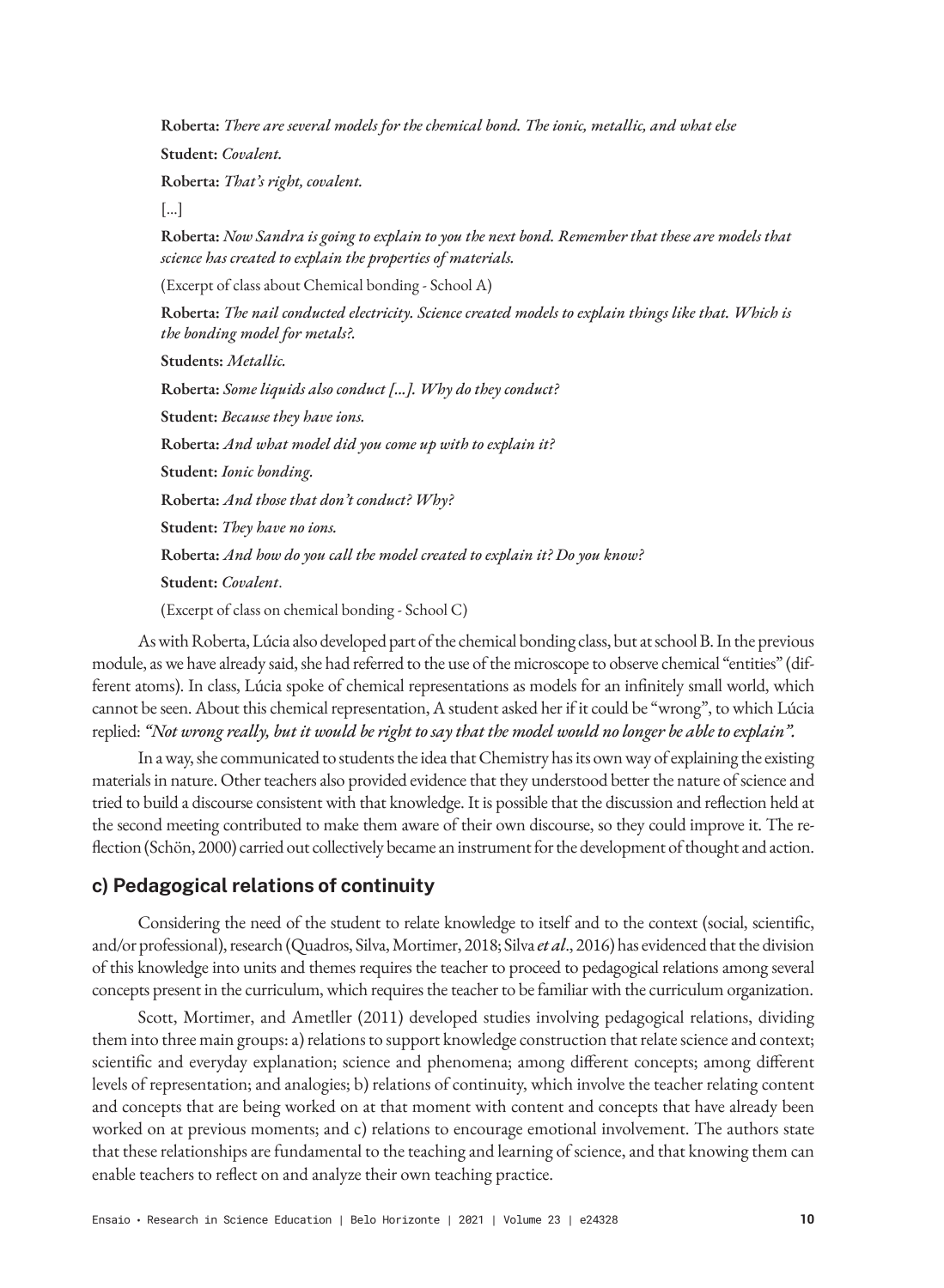At this point we focused on the relations of continuity, which provided us with an idea about the teachers in training's understanding of the didactic proposal of the thematic material used and how they established these relations in the classes they developed. To provide continuity, the teacher must establish a relationship between the content being worked on and others that have already been worked on previously in the classroom. We noticed that in some moments the relations of continuity were happening, so we decided to take this issue to the group discussion, in the second class evaluation meeting. We selected some class fragments and then transcribed a fragment from Paulo's class, in which he tested the electrical conductivity of several liquids.

**Paulo:** *Let's test with distilled water* ((he tests and students follow along)).

**Paulo:** *Distilled water is not enough to light the lamp. Where do we find distilled water in nature? Do you remember? It is from the first module; let's see if your memory is fine.* **Student:** *What did we learn in the first module?* **Paulo:** *The water cycle, water evaporates and condenses.* **Student:** *Ah... the rainwater!* (Excerpt of class on chemical bonding – School B)

After watching these fragments the teachers in training did not speak, apparently because could not identify the intention of the teaching advisor. Then, she asked Paulo why he had chosen to ask questions about distilled water, as this subject had already been covered. We transcribe part of this dialogue between the teaching advisor and Paulo.

**Teaching advisor:** *At that point in the class, was there a need to return to this discussion? Was this foreseen in the planning?*

**Paulo:** *No, but ...*

**Teaching advisor:** *Why did you choose to do that?*

**Paulo:** *Because... I don't know if I can explain, but I thought the following: the modules cannot be worked independently. They* ((students)) *will not finish a module knowing all the concepts of chemical bonding. But this module is not independent, it is linked to content that we worked on in previous modules. So, I used the distilled water as a way to see whether they understood the contents independently or were managing to connect the subjects of one module with those of another.*

(Excerpt of the meeting of shared analysis and reflection on the Chemical bonding classes)

In constructing his explanation, Paulo made clear a knowledge he built regarding the didactic material: the classes are related among themselves. Thus, he built continuity relations exactly to identify whether the students were able to perceive the relation among the contents of different classes. From this we conducted a study of these relations with the teachers in training, based on Scott, Mortimer and Ametller (2011), emphasizing how much such relations can help learning, as they relate different contents and, by doing so, it is possible to decrease the much criticized fragmentation of contents. In several other moments of the didactic sequence these relations of continuity appeared, some already indicated in the didactic material used and others constructed by the students. Thus, the theoretical study was carried out in function of a practice perceived by the teaching advisor, both as a way to highlight the protagonism of Paulo and others, and reinforce the inseparability of theoretical studies with teaching practice.

## **d) Conceptual difficulty**

Throughout the analysis of the classes we noticed some conceptual problems present in the discourse of the teachers in training, which may have arisen due to certain "nervousness" when taking on the teaching job. In order to draw their attention to conceptual deviations observed in their classes, the teaching advisor presented,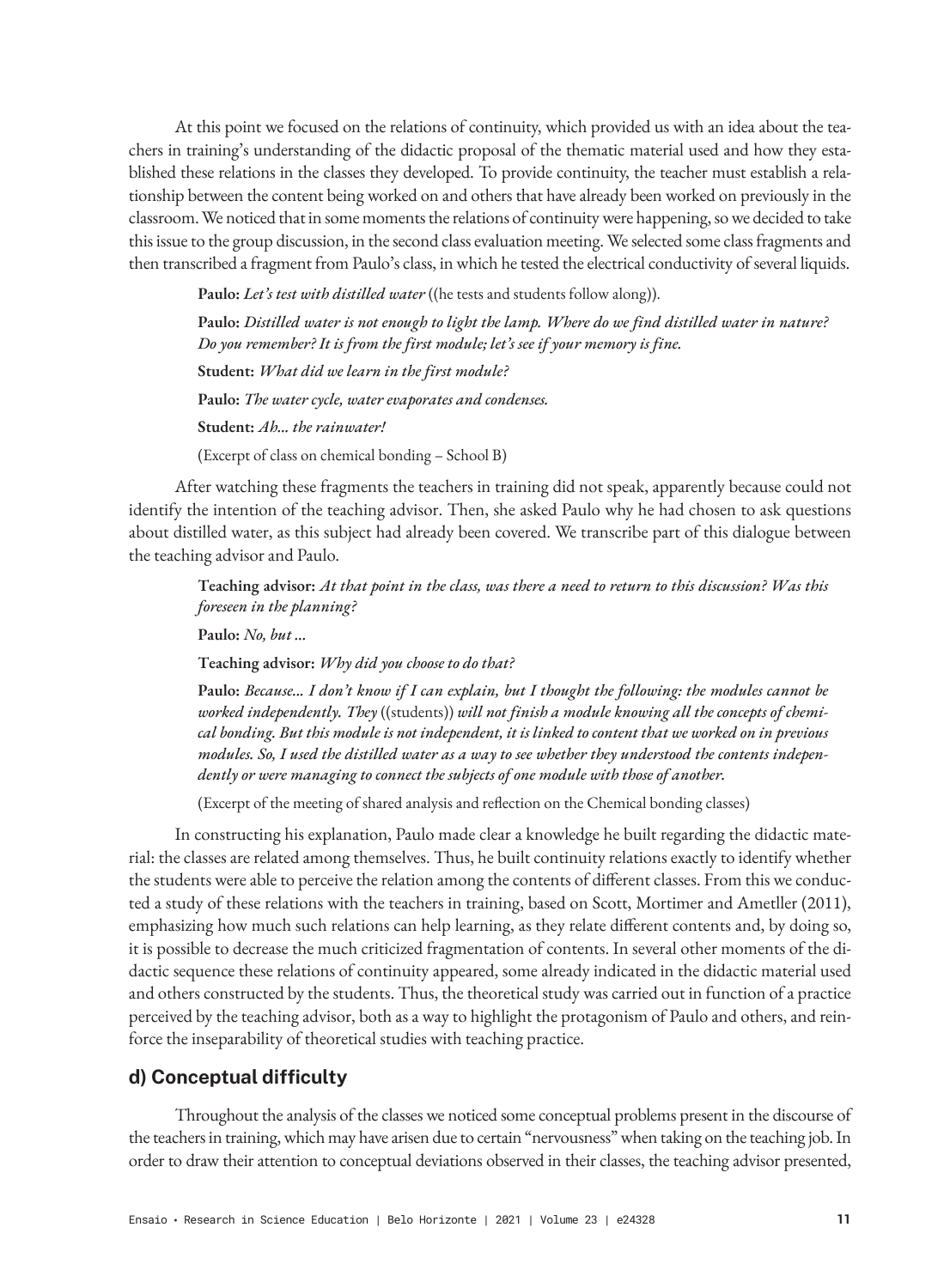in the second meeting of shared and reflective evaluation, some slides containing the main errors committed by them, without identifying their authorship. We did not present such fragments as we thought it could cause embarrassment. During this meeting, the teaching advisor showed the group a slide with a figure drawn on the board (by the undergraduate Lúcia) during the development of the Module II classes. The figure represented a beaker containing a mixture of oil and water, and next to the beaker there was an indication that it was an example of a "heterogeneous solution". The teaching advisor asked the teachers in training if they noticed any conceptual errors in the figure. At this point, Lucia said that she was the one who made the mistake and that the correct writing would be "heterogeneous mixture" next to the beaker, but that she had not noticed the error until then. We noticed that Lucia realized this conceptual error only when the teaching advisor showed the picture.

Continuing the discussion, the teaching advisor stated that, with the exception of Sara, all the teachers in training were confused with the concept of mixture during the explanations, as they asked the students several times why water and oil did not "mix". In the workshop and lesson planning it had been emphasized that the concepts of miscibility/immiscibility should be employed when evaluating the formation of mixtures by two or more substances in the liquid state and that heterogeneous mixing between two liquids only happens if they are immiscible. Therefore, they were instructed to explain to the students that water and oil form two phases because they are immiscible. Amelia and Lucia, during the meeting, were quite surprised to realize what had happened during the lesson.

**Teaching advisor:** *We just discussed that water and oil form heterogeneous mixtures. So, you agree that water and oil are a mixture?*

**Amelia:** *Yes* ((also nodding her head positively)). **Teaching advisor:** *The question "Why water and oil don't mix?" came up in class* ((laughter)) **Amelia:** *As they are a mixture, right, what a thing!* **Teaching advisor:** *Do you understand what I am saying?* **Lucia:** *Yeah, it seems we've used ordinary thinking, ok? We didn't realize it.* (Excerpt of the reflective and shared evaluation meeting of Module II)

It seems to us that the workshop and the planning were not enough for the teachers in training to overcome the explanations based on ordinary thinking. Like Lúcia, others did not realize that they used a language that could confuse students in Basic Education. It is possible that some concepts worked on in class were not clear enough for them, despite being basic. However, having called attention to the fact may have contributed to the professional development of these teachers (Nóvoa, 2014), due to the collective reflection established. Only Sara had paid attention to this aspect during her explanations. The following is a transcript of an excerpt from her class.

**Sara:** *And what happened in the second experiment?* ((referring to the water and oil experiment)). *How many phases can we see?*

**Students:** *Two phases.*

**Sara:** *That's right, why?*

**Students:** *They didn't mix together.*

[...]

**Sara:** *But we can't just say that water and oil don't mix. Didn't we do that mixing?*

**Student:** *Yes, but….*

**Sara:** *Didn't we say that a mixture is anything that contains more than one substance? We have more than one substance there* ((pointing to the beaker containing water and oil)). *Only they are not miscible. When this happens, we can say that oil is not miscible in water.*

(Excerpt of class of Module II - School A)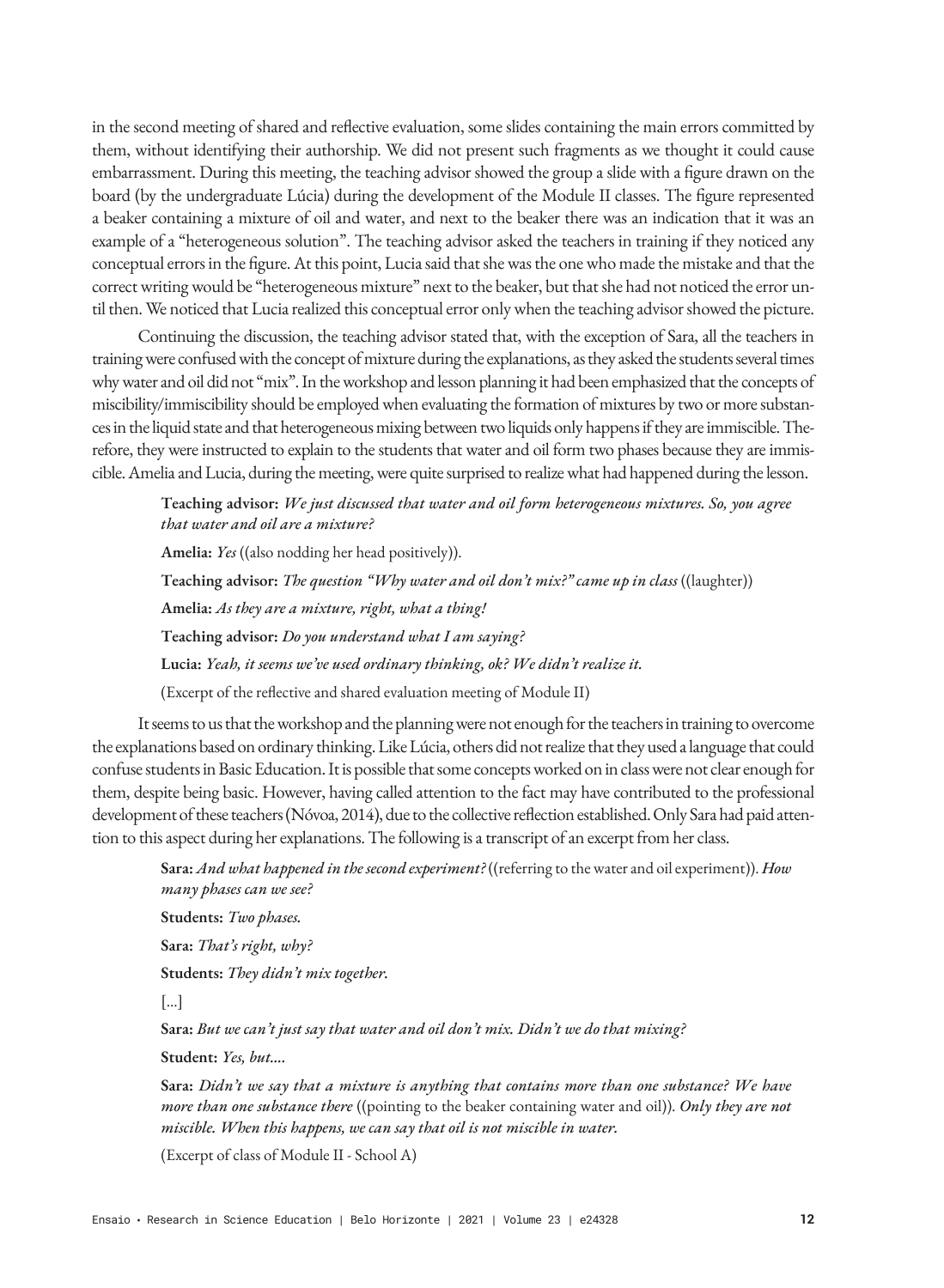Sara had been criticized by her colleagues at the first collective meeting for reading part of the content during her class and asking students to follow along. During the collective analysis, colleagues considered the students in the class in which Sara gave the first class to be very discouraged. It is possible that these criticisms contributed to Sara rethink her own practice and prepare herself better for the class. When the teaching advisor stated that only Sara had dealt with the concept of heterogeneous mixing as she had been instructed, she said she watched the workshop video again, as a means of preparation. Schön (2000) argues that, when developing reflection, the teacher can develop new ways of acting, since it is possible to become aware of mistakes and try to act differently, which seems to have happened to Sara.

# **CONCLUSION**

We developed this work with the intention of analyzing possible contributions of collective reflection processes to the teaching practice of teachers in training. Although we are aware that this does not guarantee changes in their future practice when they take up the profession, we believe that reflecting on their own practice is a process that needs to be established at some point and initial training is a privileged time/space for this to happen.

We used Nóvoa and Schön's studies in a complementary way, taking the teachers in training to a teaching experience accompanied by a reflective process and anchored in theoretical studies. This reflective practice took place collectively and considering several aspects of the classroom. Of course, a more extensive work could also consider other aspects that involve education as a whole.

At no time were we looking for "solutions" to situations that occurred in class, since they need to be thought out for the situation in which they occur. However these "solutions" require reflection in relation to pedagogical practice and, as Nóvoa (2014) says, they depend on a will to change. The data obtained from the analysis of the classes and the reflective meetings showed us that, when inserted in a class proposal based on contextual themes that considered some contemporary trends of teaching and learning, the teachers in training realized the meaning of theoretical knowledge for the teaching practice. And this production of meaning was based on collective reflection in action. This reflection showed the teachers in training that the students in basic education participated more and gave better feedback in terms of understanding when the teacher used certain strategies. This made them advocate the need for changes in the lessons, although we realized that the conflict between the amount of content and more innovative actions was always present.

By having theoretical discussions anchored in practice, the teachers in training could more easily analyze their own practice and realize how much theoretical studies could contribute to real changes in that practice. This result has important implications for teacher training courses, both in the dimension of practice as a curricular component and the curricular internships, as they represent a privileged opportunity to relate theoretical studies to teaching activity, strengthening teacher training.

Therefore, we agree with Nóvoa (2014) when he states that theoretical proposals (as was the case of teaching from context themes) will only be appropriate from a reflection of teachers on their own work. We believe that this reflection should begin in the initial training which, being collective provides the sharing of experiences and learning.

# **REFERENCES**

ALARCÃO, I. *Professores reflexivos em uma escola reflexiva*. 8ª ed. – São Paulo: Cortez, 2011.

BOGDAN, R. C.; BIKLEN, S. K. *Investigação qualitativa em educação:* uma introdução à teoria e aos métodos. Porto: Porto, 1994.

CACHAPUZ, A.; GIL-PÉREZ, D.; CARVALHO, A. M. P.; PRAIA, J; VILCHES, A. Superação das visões deformadas da ciência e da tecnologia: um requisito essencial para a renovação da educação científica. In: CACHAPUZ, A.; GIL-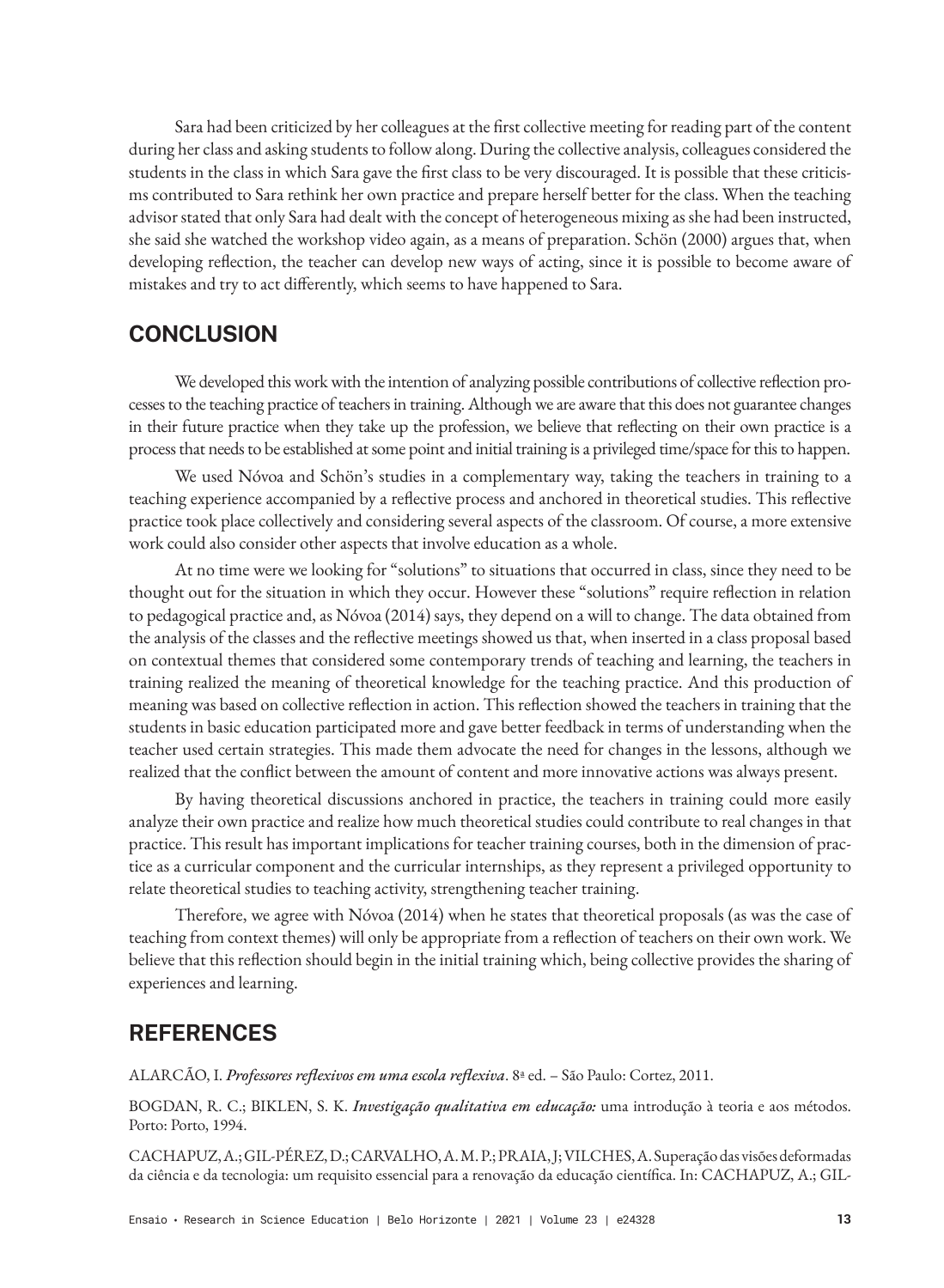PÉREZ, D.; CARVALHO, A. M. P.; PRAIA, J.; VILCHES, A. (Org.). *A necessária renovação do ensino das ciências*. São Paulo: Cortez Editora, p. 37-70. 2005.

ECHEVERRÍA, A. R.; BENITE, A. M. C.; SOARES, M. H. F. B. A pesquisa na formação inicial de professores de química. In: ECHEVERRÍA, A. R.; ZANON, L. B. (Org.). *Formação superior em Química no Brasil:* práticas e fundamentos curriculares. Ijuí: Unijuí, 2010.

FEITOSA, R. A.; DIAS, A. M. I. Décadas do surgimento do practicum reflexivo: por teoria(s) e prática(s) articuladas na formação e na ação docentes. In: SHIGUNOV NETO, A.; FORTUNATO, I. (Org.). *20 anos sem Donald Schön*: o que aconteceu com o professor reflexivo? São Paulo: Edições Hipóteses, p. 13-32, 2017.

FONTANA, M. J.; FÁVERO, A. A. Professor Reflexivo: uma integração entre teoria e prática. *Revista de Educação do IDEAU*, v. 8, n. 17, p. 1-14, 2013.

GIL-PÉREZ, D.; MONTORO, I. F.; ALÍS, J. C.; CACHAPUZ, A.; PRAIA, J. Para uma imagem não deformada do trabalho científico. *Ciência & Educação*, v. 7, n. 2, p. 125-153, 2001.

DEWEY, J. *Como pensamos:* como se relaciona o pensamento reflexivo com o processo educativo: uma reexposição. São Paulo: Ed. Nacional, 1959.

LUDKE, M.; ANDRÉ, M. E. D. A. *Pesquisa em educação*: abordagens qualitativas. 2ª. ed. Rio de Janeiro: E.P.U., 2013.

MANSUOR, N. Science-Technology-Society (STS). A New Paradigm in Science Education. *Bulletin of Science Technology & Society*. v. 29, n. 4, p. 287 -297, 2009.

MINAYO*,* M. C. S. (Org.). *Pesquisa social:* teoria*,* método e criatividade. 21ª. ed. Petrópolis: Vozes, 1994. 80 p.

MORTIMER, E. F.; SCOTT, P. H. Atividade discursiva nas salas de aula de ciências: uma ferramenta sociocultural para analisar e planejar o ensino. *Investigações em Ensino de Ciências*. v. 7, n. 3, p. 283-306, 2002.

MORTIMER, E. F.; SCOTT, P. H. *Meaning making in secondary science classrooms.* Maidenhead: Open University Press, 2003.

NÓVOA, A. *Os professores e a sua formação.* 2ª ed. Lisboa: Dom Quixote, 1995. 158 p.

NÓVOA, A. *O regresso dos professores*. Campo Grande: OMEP/BR/MS. 88 p.; 21cm. ISBN: 978-85-67986-00-5, 2014.

NÓVOA, A. Para una formación de profesores construida dentro de la profesión. *Revista de Educación*, n. 350, p. 203-218, 2009.

PÉREZ GÓMEZ, A. O pensamento prático do professor - A formação do professor como profissional reflexivo. In: NÓVOA, A. (Org.) *Os professores e a sua formação*. Lisboa: Publicações Dom Quixote, 3ª ed. p. 93-114, 1997.

PIMENTA, S. G. Professor reflexivo: construindo uma crítica. In: PIMENTA, S. G.; GHEDIN, E. (Org.). *Professor Reflexivo no Brasil:* gênese e crítica de um conceito. 4 ed. São Paulo: Cortez, p. 17-52, 2005.

QUADROS, A. L.; MORTIMER, E. F. *Aulas no Ensino Superior*: estratégias que envolvem os estudantes. Curitiba: Appris, 2018.

QUADROS, A. L. *Entendendo o Ciclo da Água* (Coleção Temas de Estudo em Química). 1. ed. Contagem - MG: Didática Editora do Brasil Ltda., 2016.

QUADROS, A. L.; SILVA, G. F. *A água na Natureza* (Coleção Temas de Estudo em Química). 1. ed. Contagem - MG: Didática Editora do Brasil Ltda., 2016.

QUADROS, A. L.; SILVA, G. F.; MARTINS, D. C. S. *As plantas e o Ciclo dos Elementos* (Coleção Temas de Estudo em Química). 1ª ed. Belo Horizonte: Didática Editora do Brasil Ltda., 2016.

QUADROS, A. L.; SILVA, A. S. F.; MORTIMER, E. F. Relações pedagógicas em aulas de ciências da Educação Superior. *Química Nova,* vol. 41, n. 2, p. 227-235, 2018.

SCHNETZLER, R. P. Alternativas didáticas para a formação docente em química. In: CUNHA, A. M. [*et al*.] (Org.). *Convergências e tensões no campo da formação e do trabalho docente.* Belo Horizonte: Autêntica, 2010.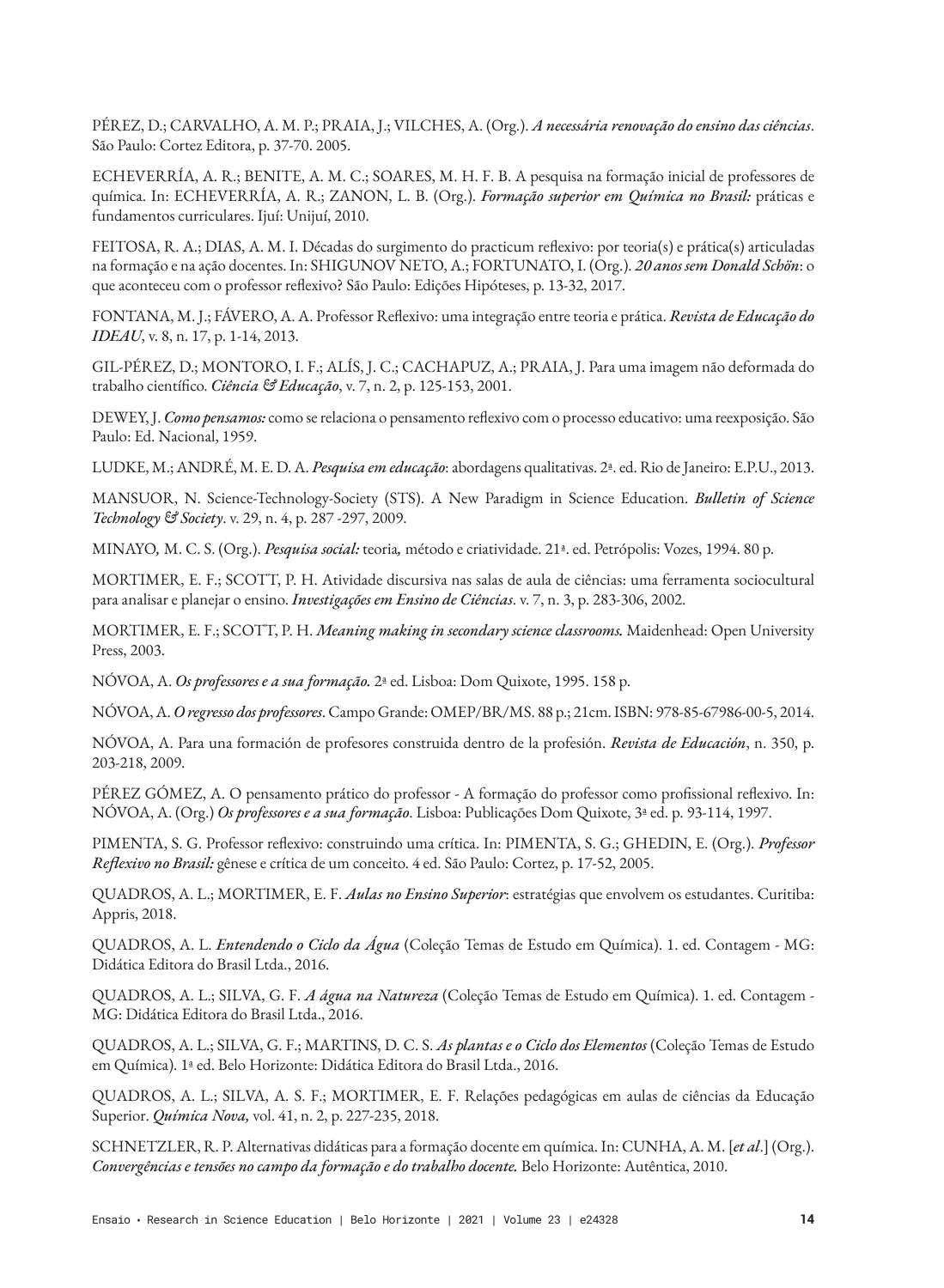SCHÖN, D. A. Formar professores como profissionais reflexivos NÓVOA, A. *Os professores e a sua formação.* 2ª ed. Lisboa: Dom Quixote, 1995.

SCHÖN, D. A. *Educando o profissional reflexivo*: um novo *design* para o ensino e a aprendizagem. Porto Alegre: Artmed, 2000.

SCHÖN, D. A. *Educating the Reflective Practitioner*: Toward a New Design for Teaching and Learning in the Professions. San Francisco: Jossey-Bass, 1987.

SCOTT, P. H.; MORTIMER, E. F.; AMETLLER, J. Pedagogical Link-making: A Fundamental Aspect of Teaching and Learning Scientific Conceptual Knowledge. *Studies in Science Education,* v. 47, n. 1, p. 3-36, 2011.

SHIGUNOV NETO, A.; FORTUNATO, I. Donald Schön e o "professor reflexivo". In: SHIGUNOV NETO, A. S.; FORTUNATO, I. (org.). *20 anos sem Donald Schön*: o que aconteceu com o professor reflexivo? São Paulo: Edições Hipótese, p. 5-12, 2017.

SILVA, A. S. F; MORTIMER, E. F.; FREITAS, J. C.; QUADROS, A. L. As Relações Pedagógicas de Duas Professoras da Educação Básica nas Aulas de Termoquímica. In: XVIII ENCONTRO NACIONAL DE ENSINO DE QUÍMICA. *Anais...* Florianópolis, SC, 2016. Disponível em: <http://www.eneq2016.ufsc.br/anais/resumos/R1686- 1.pdf>. Acesso em: 29 ago. 2018.

SILVA, R. R.; MACHADO, P. F. L.; TUNES, E. Experimentar Sem Medo de Errar. In: SANTOS, W. L. P. S; MALDANER, O. A. (Org.). *Ensino de Química em Foco.* Ijuí: Ed. Unijuí, 2010. p. 231-261.

ZEICHNER, K. M. Novos caminhos para o practicum: uma perspectiva para os anos 90. In: NÓVOA, A. (Org.). *Os professores e a sua formação*. 2ª ed. Lisboa, Publicações Dom Quixote. p. 77-91, 1997.

ZEICHNER, K. M. Teacher research as professional development for P-12 educators in the U.S. *Educational Action Research.* v. 1, n. 2, p. 301-325, 2003.

#### Aline de Souza Janerine

Licenciada em Química, mestre e doutora em Educação.

Professora Adjunta da Universidade Federal dos Vales do Jequitinhonha e Mucuri, Departamento de Química & Programa de Pós-graduação em Ensino de Ciências, Matemática e Tecnologia. Diamantina, MG, Brasil.

E-mail: aline.janerine@ufvjm.edu.br

#### Ana Luiza de Quadros

Licenciada em Química, mestre e doutora em Educação.

Professora Associada da Universidade Federal de Minas Gerais, Departamento de Química & Programa de Pós-graduação em Educação, Conhecimento e Inclusão Social. Belo Horizonte, MG, Brasil.

E-mail: ana.quadros@uol.com.br

#### Contact:

Aline de Souza Janerine Departamento de Química da Faculdade de Ciências Exatas Universidade Federal dos Vales do Jequitinhonha e Mucuri Campus JK, Rodovia MGT 367 - Km 583, nº 5000 Alto da Jacuba - Diamantina, MG | Brasil CEP 39.100-000

Ana Luiza de Quadros Departamento de Química do Instituto de Ciências Exatas